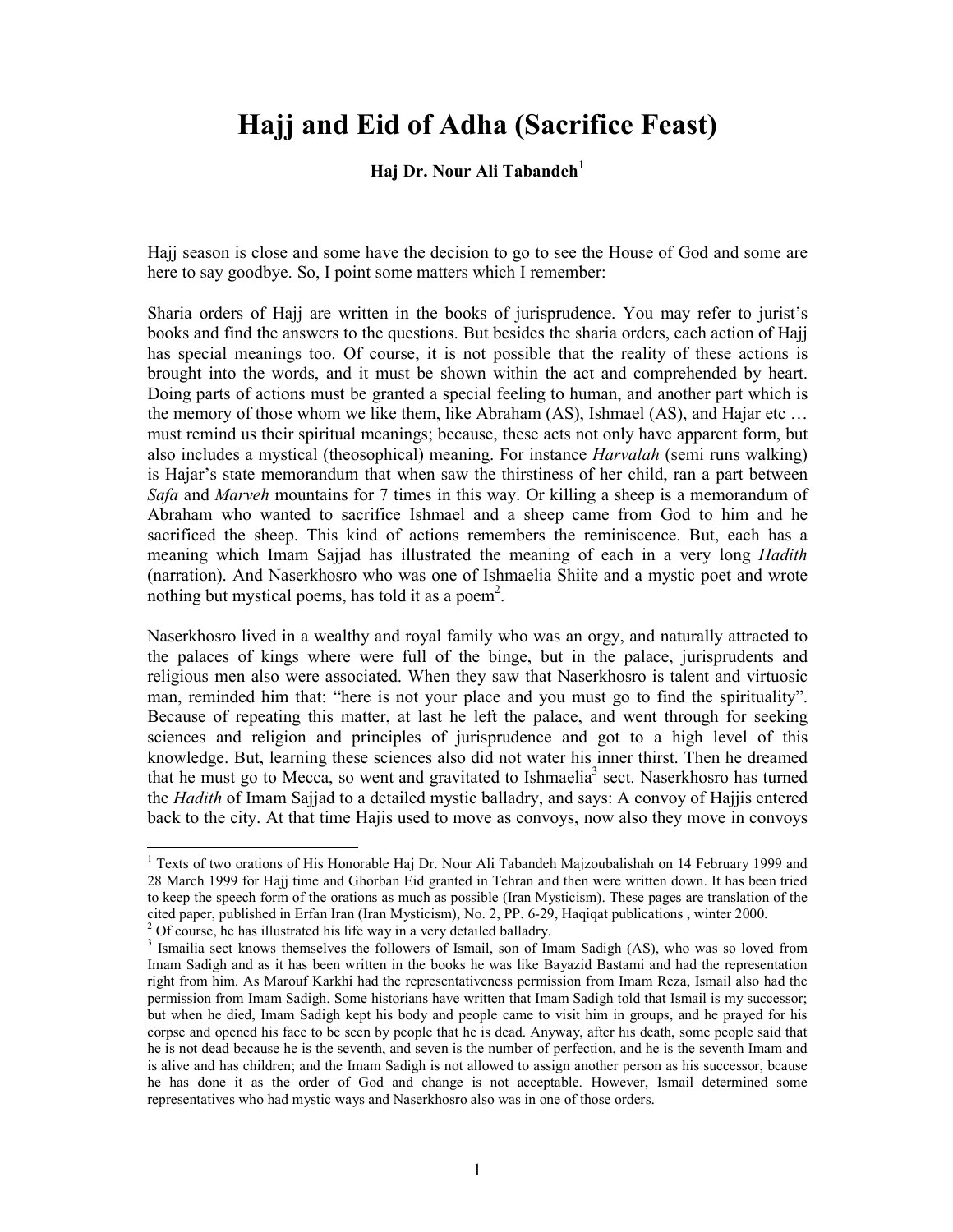but those times for the safety and not being attacked by thieves, they moved to Mecca and returned in-group. Thus, Hajis of some close cities gathered and if the numbers were enough, a convoy would be ready and move.

Naserkhosro continues in balladry that: the Hajis convoy entered and I went to welcome them. In the past, when a convoy came back from Hajj, all people would go to welcoming whether or not he had a passenger in convoy.

- I had a friend in the convoy,
- a lovely, generous and pure friend.
- I asked him to tell me how you got arrived,
- from this travel, full of discomfort and scare.
- I got happy that you did pilgrimage,
- because, there is no one as you in this territory.
- Tell me how you did care about,
- the reverence of his Excellency.

He says: I had a friend in the returned convoy and started speaking with him and greetings. Naserkhosro continues the balladry as question and answer, and says that I asked him "did you understand the meaning of this action which you did? He replied no!". "I asked about the meaning of another act? Replied no!" Therefore, "I asked the meaning of all the actions one by one and he replies no!"

- When you started to do *Ihram* (sanction),
- what did you intend in that sanction?
- Did you prohibit the all,
- whatever other than the *Qadim* God?
- Said: No!
- I asked him:
- Did you say *Labbaik* (my life),
- because of knowledge and of showing grandiose?
- Did you hear the voice of *Haq* and His answer?
- Did you respond and the Moses responded?
- Said: No!
- I asked him:
- When you got *Arafat*,
- did you stand and receive the welcoming?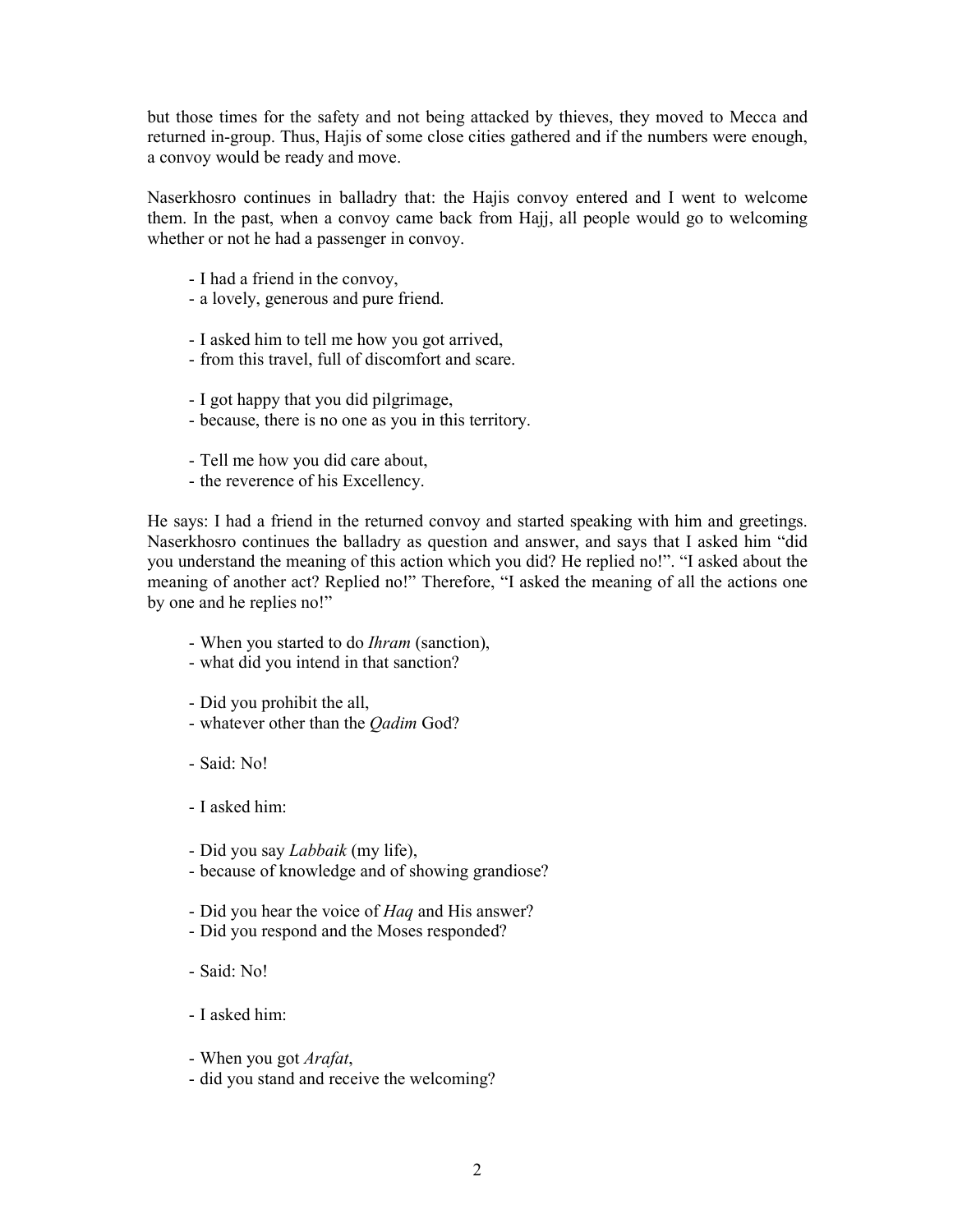- Did you know *Haq* and negate yourself?
- Did you receive the breeze of episteme?
- Said: No!
- I said him:
- When you were going toward the *Haram*,
- was it similar to the people of *Kahf* and *Raqim*,
- Were you safe from the sedition of yourself?
- and from the sorrow of work and huge of hell?
- Said: No!
- I said him:
- Similar to stone shoot of *Jamarah*,
- did you shoot on the damned devil?
- Did you leave all from yourself,
- all the bad customs and deeds?
- Said: No!
- I said him:
- When you sacrificed the sheep
- for the sake of the poor and orphan,
- Did you see your closeness and then do,
- the killing and sacrificing your evil self?
- Said: No!
- I said him:
- When you got aware
- of the position of Abraham,
- Did you surrender self of yourself in the hands of *Haq,*
- from honesty and belief and certainty?
- Said: No!
- I said him:
- At the time of circumambulation,
- that you ran through *Harvalah* bathed in sweat (*Zalim*).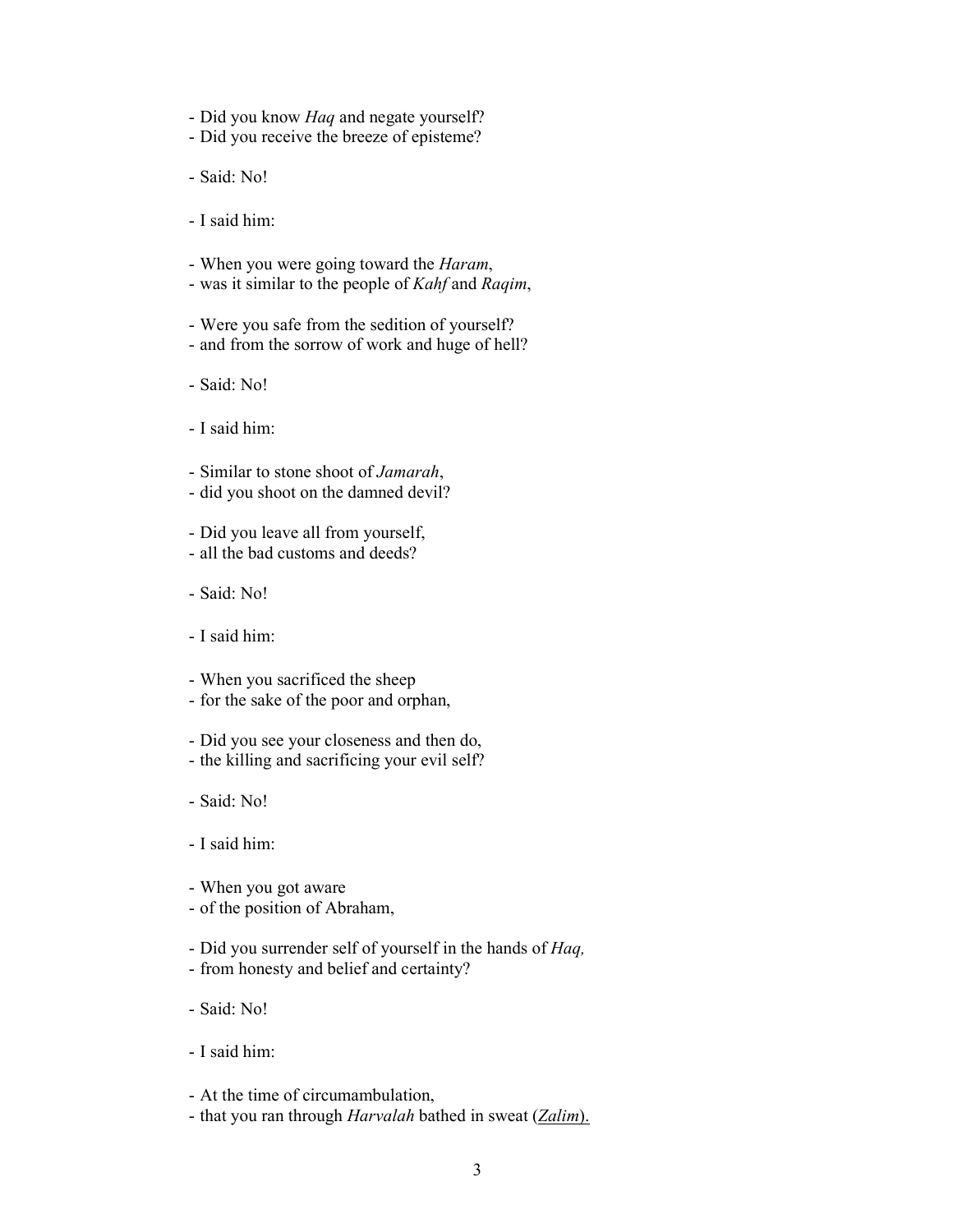- From the circumambulation of all angles,
- did you remind in circumambulation of the great empyrean?
- Said: No!
- I said him:
- When you did "*Saay*" (try),
- from *Sapha* toward *Marvah* in the division,
- Did you see in your "*Sapha*", the two worlds?
- Did your heart become free from hell and paradise?
- Said: No!
- I said him:
- When you returned back,
- Did you remain sad from the separation of *Kaaba*?
- Did you bury yourself in the grave?
- As at this time, you are rotten?
- He said:
- About these subjects whatever you said,
- I didn't know the right and wrong.

At last, I told him: my friend you did not do the Hajj.

- I said: Oh' friend!
- You didn't do Hajj,
- You didn't stay at the position of effacement.
- You have just gone to visit Mecca and returned back,
- Just you have bought the discomfort of the desert by paying silver coins.

Means that you have paid money and purchased difficulty and gone to see Mecca and come back. Because, in those times going to Mecca had so many troubles. You have also gone and bought trouble with money. You have paid and gained pain. Then says: if you would decide to go to Hajj again, act as I taught you. Go as I told you.

- If you wanted to do the Hajj from now,
- do it as the way I taught you<sup>4</sup>

<sup>&</sup>lt;sup>4</sup> Naserkhosro Poems book (in Persian), edited by Mojtaba Minavi and Mehdi Mohaqiq. Tehran, 1989, pp. 300-301.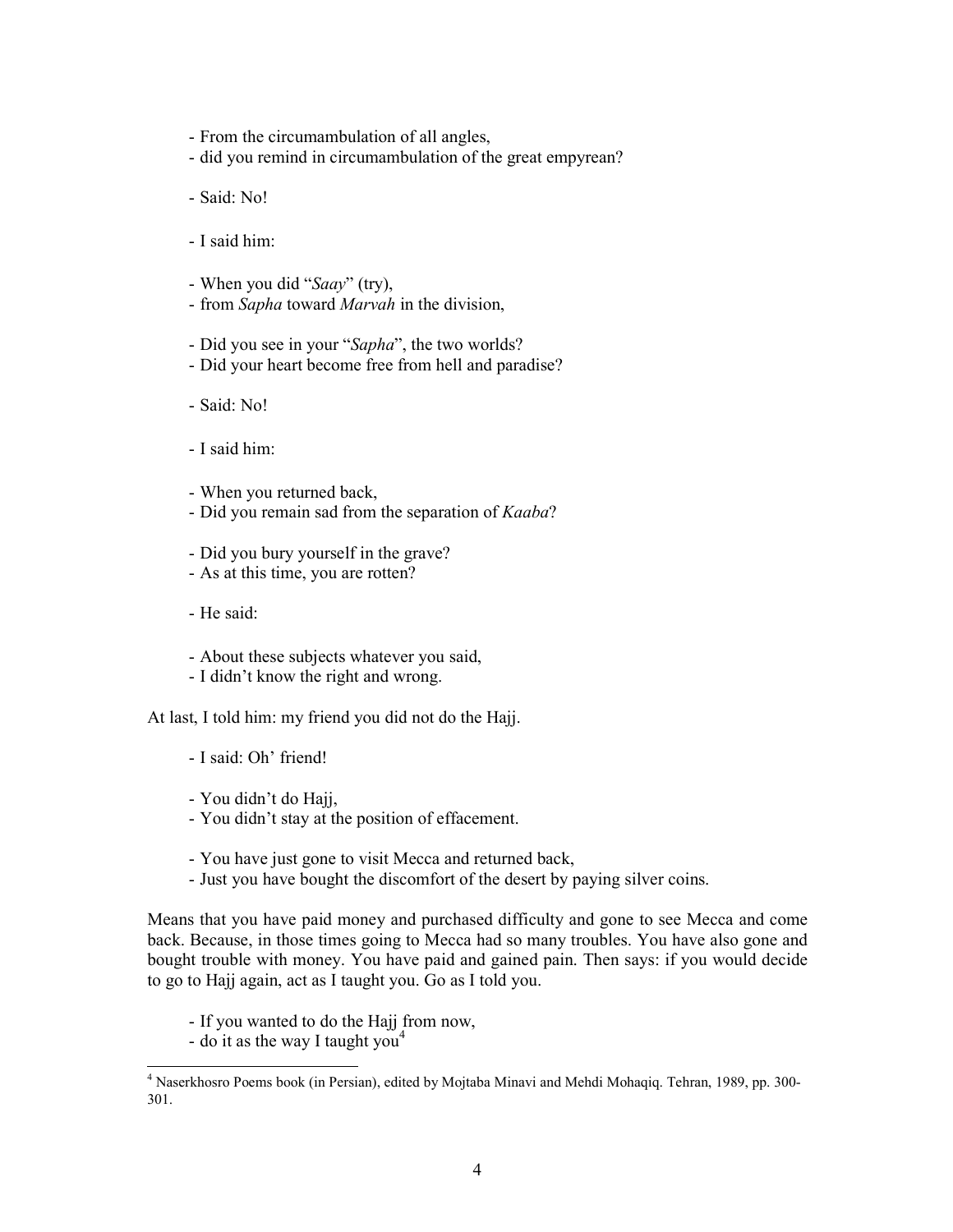The first act of Hajj is *Ihram* Soak and wearing *Ihram* cloth; because Hajj is God's invitation, means that God has invited a man to his home. There is a story that a man went to Mecca by tandem, in the way he saw a man who was going on foot, and told him to come and get on. That man said: no, it is better to go Hajj on foot. It was clear that he was not rich. The riding man said: "You are wrong and my Hajj is more accepted because I am an invited guest and God has invited me but you are coming uninvitedly. It means that the financial ability itself is also an invitation. God's invitation is the mean. When somebody is invited to somewhere, what does he do? In common life also when you want to go beside a great person or somewhere inside many people, first you wash and you clean your body. Of course, we always wash our hands and face, but even if this cleanness is to obey the orders, it will be as worship. If you wash your hands and face or all your body without intention, it is not a soak. You must intend to obey the orders to be accepted as soak (*ghusl*) or ablution (Wozou -ritual washing of body).

Here, God is the host of the entire world that has invited you to His House and you are going to meet this host. When such an invitation comes to us, we have to be clean. After being clean, all our intelligence and sense should be in the path of this invitation to be accepted; God Willing. If we were accepted by the host, so got all satisfaction; but if we were not accepted by him, we have wasted and voided the invitation. In this travel, we must prohibit everything to ourselves except the will of the Host. It means that we must make *Ihram*. *Ihram* is to make everything prohibited. When (in the balladry) asked from that man: did you prohibit everything to yourself when you made *Ihram*? The man replied: "No, I was thinking of my wife, child and business there".

Thank God, going to Mecca and Hajj has a special feeling and sense, which me myself in three times travels that I got honoured to go to Hajj, have almost felt this feeling that person forgets everything except God and thinks nothing important in the world than doing these acts.

God says in Quran: "**We have granted munificence to the children of Adam**" 5 . Munificence is different from erudition; munificence means something that is related to the mettle. Granted the munificence means that: We created human beings with inner honour. But in other places, God says "**We have bestowed**" <sup>6</sup> which means: something that God gives extra to some human beings, gives to some and does not give to some other, but the grant is something in the mettle and gifts of a man. In Quran God says: "**He has subjected to you, as from Him, all that is in the heavens and on earth**" 7 , or in the other verse: "**He subjected to you the sun and the moon<sup>38</sup>, so the dignity of humanity is so great, as in another verse, it** says: "**We have indeed created man in the best of moulds, then do We abase him (to be) the lowest of the low,- except such as believe and do righteous deeds**".<sup>9</sup>

But, for not being proud of this munificence, and not to be full of insolence because of

<sup>5</sup> Holy Quran, Surah: Asra, Verse: 70. **ا دْ لََق ن ِني َكَّرم َم آد َ ْ ُ ب َ**

<sup>6</sup> Holy Quran, Surah: Asra, Verse: 21. **ا فَ َّضْلن ُم ْ َضه ع بـ لَى ْ ع ٍض َ ع بـ َ ْ َ َ**

 $^7$  Holy Quran, Surah: Jashiah, Verse: 13. أَفِي الأَرْضِ 13. اللَّهُ Holy Quran, Surah: Jashiah, Verse: 13. أَ **َ َ َ ْ**

<sup>8</sup> Holy Quran, Surah: Abraham, Verse: 33. **َّخر ُ س لَ ُكم ْس َّ الشم ر الَْقم و َ َ َ َ َ**

لَقَدْ خَلَقْنَا الْإِنسَانَ فِي أَحْسَنِ تَقْوِيمٍ ثُمَّ رَدَدْنَاهُ أَسْفَلَ سَافِلِينَ إِلَّا الَّذِينَ آمَنُوا وَعَمِلُوا الصَّالِحَاتِ .4-6. Holy Quran, Surah: Tin, Verses: 4-6 ° **َ َ َ َ َ ِ ِ َ َ َ َ**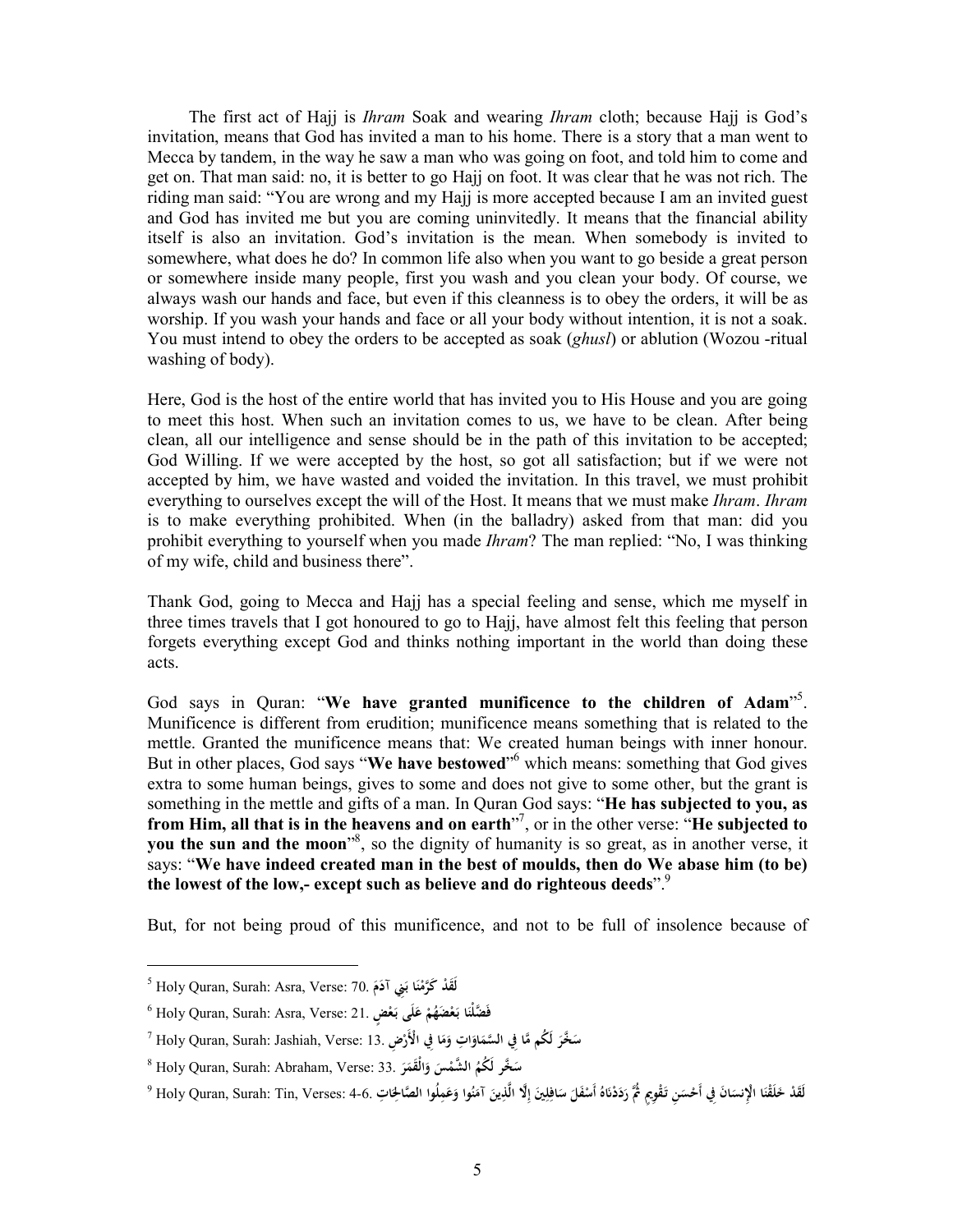humankind great dignity, (in Mecca) God says that you the human being and all the creatures and animal, are safe here in this safe area and are equal for me. You human, you do not have right to cut out a grass or even a thistle, because they all have a herbal life. You have not right to kill an animal because it has life and its life is sweet for itself. About this, my honourable father Hazrat Salehalishah narrated who had gone to Hajj in a very hot weather season. He said: in *Ihram* I was going to Mecca, in that Hot air, I felt a fire-line on my foot, bringing up my cloth I saw a louse walking on my foot, I returned and sat in a way that my foot was under the sunlight, then brought up the cloth and said to that louse "O' the animal! Here, God has created us in one manner and He looks at us equally, so if the sun is shining on me, it is better it shines on you too". When the sun shined on it for some time, it fell down, because it was so hot.

For us to not being proud, God says: you should not kill any alive here, not to kill any animal even this much small, should not cut off any grass because it has a life and is reputable. This is a symbol of *Mahshar* desert that one day We will call you there. Look, all are wearing white, like *Kafan* (textile used to cover the dead corpse), this is the same situation we will see in *Mahshar*, this is a symbol and sign to know how *Mahshar* is.

During *Ihram* time, speaking roughly, taboo swears, lie, all are forbidden and each one is due to *Kaffare* (Penalty). Males after *Ihram* must not stand in the shadow, of course always emergency brings the exception and lets people do the contrary, but anyway males must not have umbrella on head and this is a jest that you must not put any shadow except God's on your head even if the heat of sun is burning you, still you must know yourself under the God's shelter.

And you must say *Labbaik;* means: my dear, my dear, my lord my dear, prays and gifts are Yours, and Kingdom belongs to You, there is no one like You, O my dear.<sup>10</sup> *Labbaik* means "my dear"; for example, when your child calls you and you answer "yes my dear" or when your father calls you, you say again "yes my dear".

So, with all the troubles you go and say my dear and the more you say *Labbaik* it would be better. There is not any number and limit for saying *Labbaik*, until you see *Kaaba*. When you see the *Kaaba* then you must stop *Labbaik* and keep quiet because it is supposed that the Host of the House is everywhere and is presented anywhere. Of course, because we have a materialistic body so we must see the house, but in that close feeling we must see the houseowner too. And when we see him and feel His existence, have to be silent and listen and concentrate all our attentions. There is a story in Mathnavi about the matter that says: "There was a lover who had a beloved, and has told a long balladry for her. When the lover arrived at beloved, started to read his balladry and love letter beside her, the loved one took the paper and torn it up and said: you wrote all these to come beside me. Now you are beside me, is there any more word or anything to say?"

This is why when you reached there and felt the existence of the Beloved, you don't say *Labbaik* anymore. You said *Labbaik* to see Him, when you saw Him, then keep silence. Naserkhosro asked his friend - in the balladry: did you hear the voice of Homeowner, when you were saying *Labbaik*? The friend replied: no! Thus saying the *Labbaik* was nothing but a word, and had not had a meaning or sense anymore.

لَبَّيْكَ اللَّهُمَّ لَبَّيْكَ، لَبَّيْكَ لا شَرِيكَ لَكَ لَبَّيْكَ اِنَّ الْحُمدَ وَالنِّعْمَةَ لَكَ وَالْمُلكَ لاشريكَ لَكَ لَبَّيْكَ <sup>10</sup> **َ َ َ ِ َ ِ ا**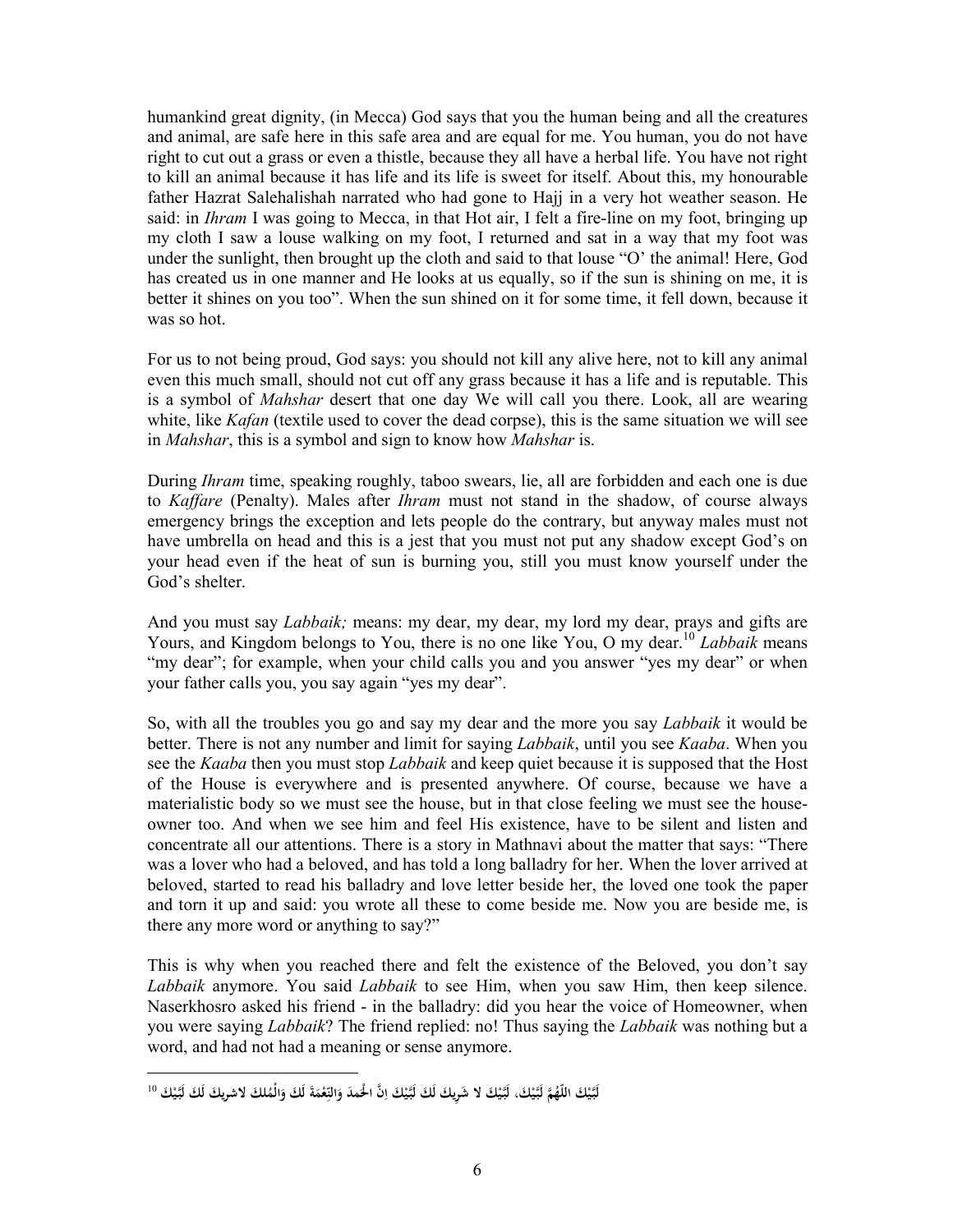Then after, it is time for circumambulation. When you are going to circumambulate, you must turn seven times around the God's House (*Kaaba*) which is called *Shawt*. The number seven is a blessed number and many points have been cited about this number. The week has seven days, there are seven skies, spiritual stages are seven levels, creation was in seven days etc. You must turn seven rounds around the Kaaba, and in this circumambulation, you must be careful that your left shoulder has to be in the Kaaba's side. You should neither turn completely to *Kaaba* to be faced with it, not back to it. This act is a sign of politeness and respect. So do not turn your back to the House, (the place which is called by the name of God) also don't mention too much by facing to the House which is made from stone and mud-built, but completely mention to the House-Owner.

Circumambulation starts from *Hajar-al-Asvad* (black stone inside the Kaaba house), as everything even a small matter has a starting point, in circumambulation base point, this stone is the starting point, because we have a single life, same creation kind, so starting from this stone shows our united lives.

After you circumambulated you must go to Abraham's Position, where he used to stand to pray. The first house built by the name of God is this *Kaaba*, which was built on his Excellency Abraham. Although, it is told that God showed this place to Adam, and stated that this is a holy land. *Beit-ul-Maghdas* was built after Kaaba and at the time of the prophets David and Solomon; and the *Kaaba* was the first. "**The first house (of worship) appointed for men was that at Bakka: full of blessing and of guidance for all kinds of beings**".<sup>11</sup> So, for respecting the House and its Landlord, we stand there and pray two units. God told to Abraham and Ishmael about *Kaaba:*<sup>12</sup> "**Purify my house for those who go around and those who meditate therein and those who bow down and prostrate themselves (in worship**". When you are praying two units there, it seems you are following Abraham, as told in Quran<sup>13</sup>: "**There is for you an excellent example (to follow) in Abraham and those with him**".

These explanations in fact are reminders to the pilgrims that when they are doing an action and saying *Labbaik*, pay attention to the meaning of that. Of course, the only meaning is not what told, but it has thousands of other meanings, just one of the meanings, which we feel and understand, is the one told in the balladry too. So, it should not be said that only this meaning is correct; explanation and the meaning of the commandments are the same in which it is told apparently, but each person has to get an in inferential meaning. Of course, this inference should not be against the apparent one; as it is narrated that a sage ordered his follower to work and have a job, but the follower replied "you order me to work in apparent but in secret (by feeling) you have told me to be jobless". Such a thing is not right and the inner meaning cannot be against the outer one.

Let us return to the Hajj actions: I told you that in the circumambulation, you must be polite. By mean that for the highness of the Beloved, while you have desire and eagerness to meet, you keep politeness. It is said that in the circumambulation, if you turn to any side, as you get far from the outward politeness, the circumambulation is nullified.

إِنَّ أَوَّلَ بَيْتٍ وُضِعَ لِلنَّاسِ لَلَّذِي بِبَكَّةَ مُبَارَكًا وَهُدًى لِّلْعَالَمِينَ .96 Holy Quran, Surah: Ale-Omran, Verse: 96 **ْ َ َ َ ِ َ َ َ َ ِ**

طَهِّرَا بَيْقِ لِلطَّائِفِينَ وَالْعَاكِفِينَ وَالرُّكَّعِ السُّجُودِ .125 :Holy Quran, Surah: Bagharah, Verse ا **َ َ ْ َ ِ ِ ِ َ َ َ**

قَدْ كَانَتْ لَكُمْ أُسْوَةٌ حَسَنَةٌ فِي إِبْرَاهِيمَ وَالَّذِينَ مَعَهُ .Holy Quran, Surah: Momtahinah, Verse: 4 ا **ْ َ َ َ َ إ َ َ َ َ**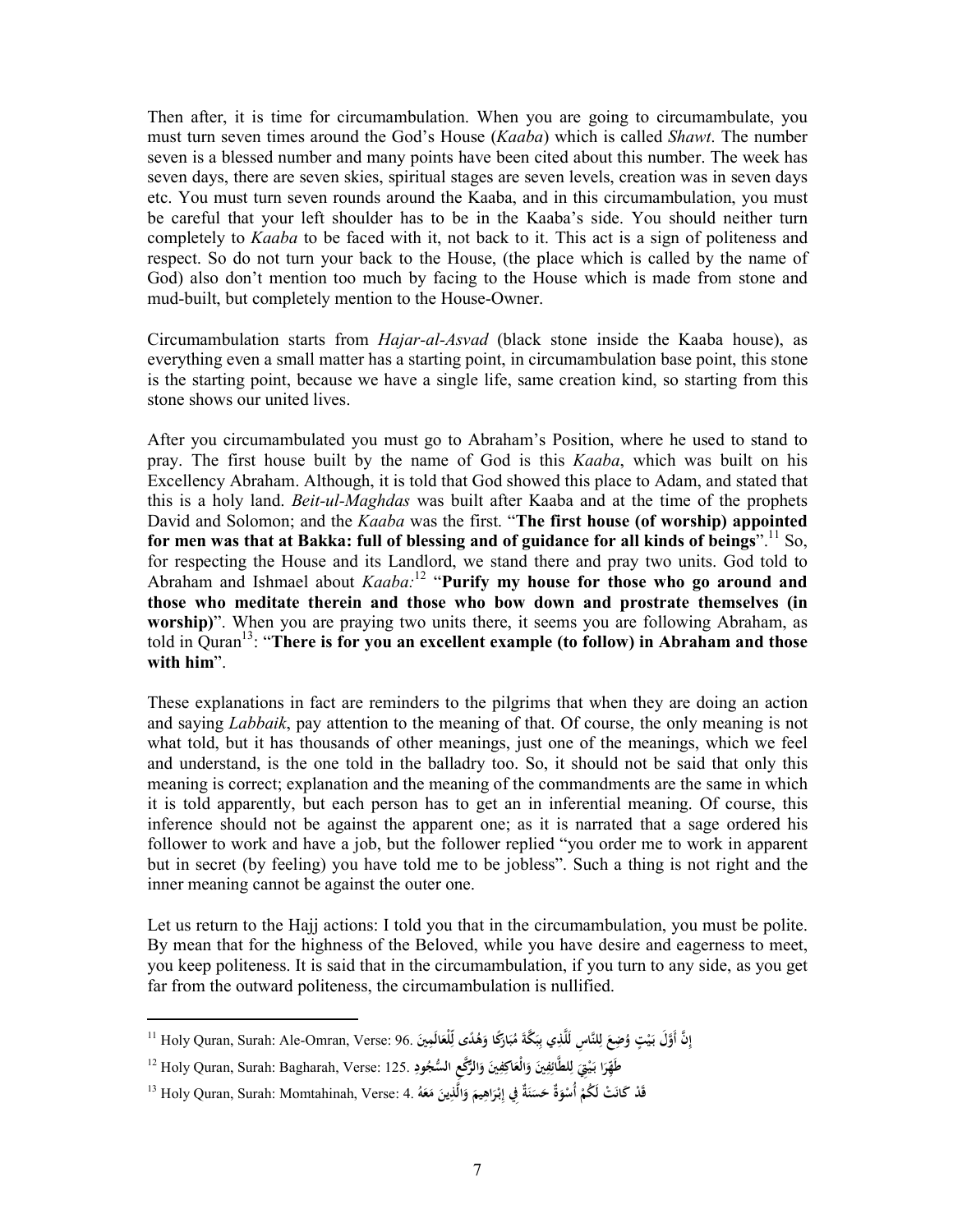In the balladry (Naserkhosro) asks: when you were circumambulating, did you remind that the angels also do it on the God's Empyrean.

- From the circumambulation of all angles,
- Did you remind in circumambulation of the Great Empyrean?

He replied no. It is said that in the fourth sky, God has put a symbol of *Kaaba*, that angels circumambulate around that and the God's Empyrean. This is to remind us. Circumambulation as even nowadays is in our common society is to turn around someone, by means that you are ready to sacrifice yourself for him.

After circumambulation and doing *Taqsir* and finishing *Umrah*, you get *Ihram* again and move. Here may be questioned: now that all have arrived at the destination and their beloved, so why they must go? They do not go by their own decision, but they are missioned and ordered to go. Now you must go to *Arafat* desert. Obeying the order even if the order is to get far away is considered as worship. Kaaba is the house of the Beloved, so, when you arrived there, you must reside, but God who is the owner, orders you to go; where should I go? To the Arafat desert, by mean that when you lost yourself, faded out, and got unity, by order of Beloved you are going to get mysticism and become a mystic. It is told *Arafat*, because (in Arabic language, it means knowing) when Adam and Eve were sent to earth, there saw each other for the first time and knew each other.

This knowing and mysticism are different from knowing and mysticism you see in the books. This knowing is a special, as after reaching to beloved, he orders to go, obeying this order is to do an action in the way. There, this knowledge is a sign and a secret, means that you must go to a desert that gets knowledge.

I have to point out something here. Many times it is discussed about Sufism and Mysticism and mentioning these two as different and apart from each other and compare them. In case that these two are single but separated from each other. Mysticism means knowing, and because every worshipper knows God, even a slight bit, thus it is not possible definitely to say that he does not have knowledge (mysticism/episteme). But it is like that you see something in a road from far away and have a slight knowledge by mean that you see a black point appears to you; you get knowledge as to the extent you see this black point, then you start to go toward that. Each step you take to get near, you get more knowledge about the destination and the goal. When you go a little bit more, you will see that it slightly moves, by taking more steps and getting closer, you see that it has left, by taking more steps, you see it is a tree which wind is blowing to it. When you get near, you understand that it is an apple or grapes tree. Knowing God and mysticism is also like this. The closer you go, you know him better. *Arafat* is also a symbol of this knowing. When you want to know something, this knowledge has degrees. Suppose a light that you want to know around of this light. If you are so close to the light, the dazzling lighting abandons your sighting, you must stand far; when you stood far, you can see around of it. After going far, if you come near again, you can know that goal, thus when you got the initial knowledge and got near that, you would see it completely and your knowledge will be accomplished.

*Arafat* is also a symbol and shows this matter. You get far from that close feeling, of course not at your will, because if you get far on your desire; the farness will be getting far from Him but according to the order of the Beloved and the determined method get far, and look from far to know better. This getting far is a kind of success and attainment.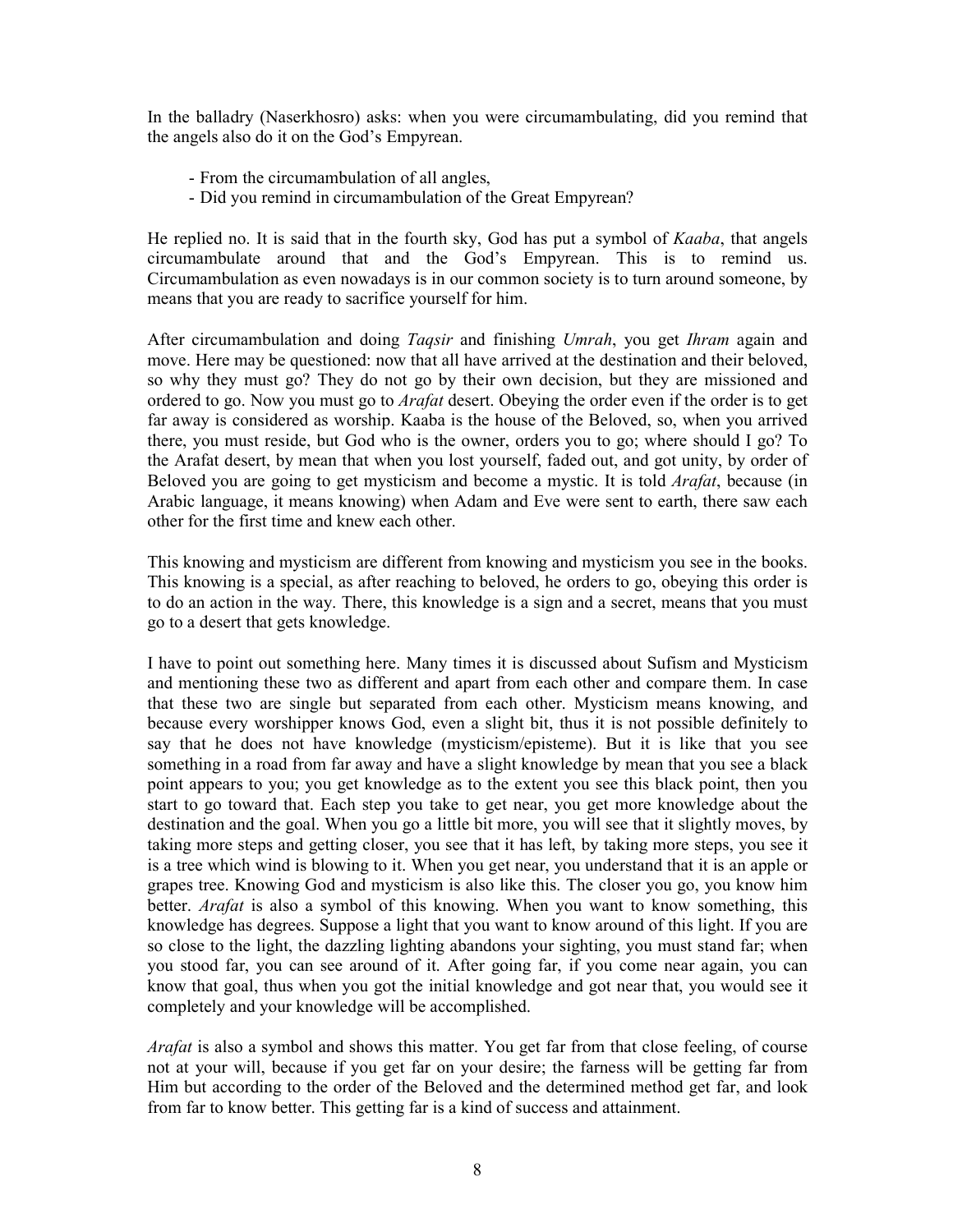Asked: Did you know? (In the balladry):

- Said: No!
- I asked him , when you got *Arafat*,
- did you stand and receive the welcoming?
- Did you know *Haq* and negate yourself?
- Did you receive the breeze of episteme?
- Said: No.

Said: when you went to *Arafat*, did you find knowledge and episteme? Said: No. Then you go to *Mash'ar-ul-Haram*, *Haram* means forbidden, and it is called by this name to all areas of Mecca, *Arafat*, *Mena* etc. as part of sacred premises of Mecca (*Haram*) means you are forbidden even to cut out a plant or hunt an animal. No blood drop must fall in these areas. Remember Imam Hussein (AS) in Karbala tragedy, that to keep the reputation of *Haram* left there. This is also a symbol of knowledge. When your knowledge becomes complete, in fact you have reached your goal. The goal is to know your Beloved (God) and success in the attainment both.

Attainment of beloved solely is like as a butterfly that is burning in the middle of the candle flame. It does not understand anything because it is out of itself (does not pay any attention to itself). So then, when you gain knowledge and attainment both, you celebrate that you have passed these steps. This celebration of yours is for passing the levels and thanks of the pilgrims who have done these actions there, and it is so much important and affecting on the hearts that people here also celebrate. In fact, all the Muslims celebrate for their brothers who have fulfilled the Hajj and have made the Hajj as Imam Sajjad (AS) has told; God willing. And you also were successful to do Hajj in this way, God willing. That is after attainment, you have gotten knowledge. Then for thanks giving of this matter and in a memorandum of Ishmael, you also sacrifice a sheep. This sacrifice is a sign of the same first sacrifice, which was done instead of Ishmael.

His honourable Abraham and Ishmael, in principle both were a single person. Would he sacrifice his unique and single child, if the order was not from God? He was ready to die but his son would live. But this was a God's order to sacrifice his son. That is in the way to obey the orders of the Beloved, he must leave other interests, even his child whom was sweeter than his own life. When he got ready to do it and proudly passed the test, God sent him a sheep and told him "I need you and these were all your tests", at that time, Abraham was named *Khalil-o-Allah* (Friend of God), and reached to the position, which had to reach. Now, we do similar to his acts and we act like having faith in God. We do it that may God pays attention to us, and our acts also get the meaning.

When you sacrificed the sheep and circumambulated again, - which can be done on the same day - in fact you were reminded that you are ready to sacrifice your life for the Beloved and circumambulated with this inner decision. In time, God says to you to get out of that so close state. Your *Ihram* finishes and you are again a man for the material world. After then, you must divide the sacrificed among honoured, family, friends, the poor, needy people, and those who need. It is told that the sacrificed should be divided into three parts: one for the pilgrim himself, one part for the honours and the faithful and the third part for needy people.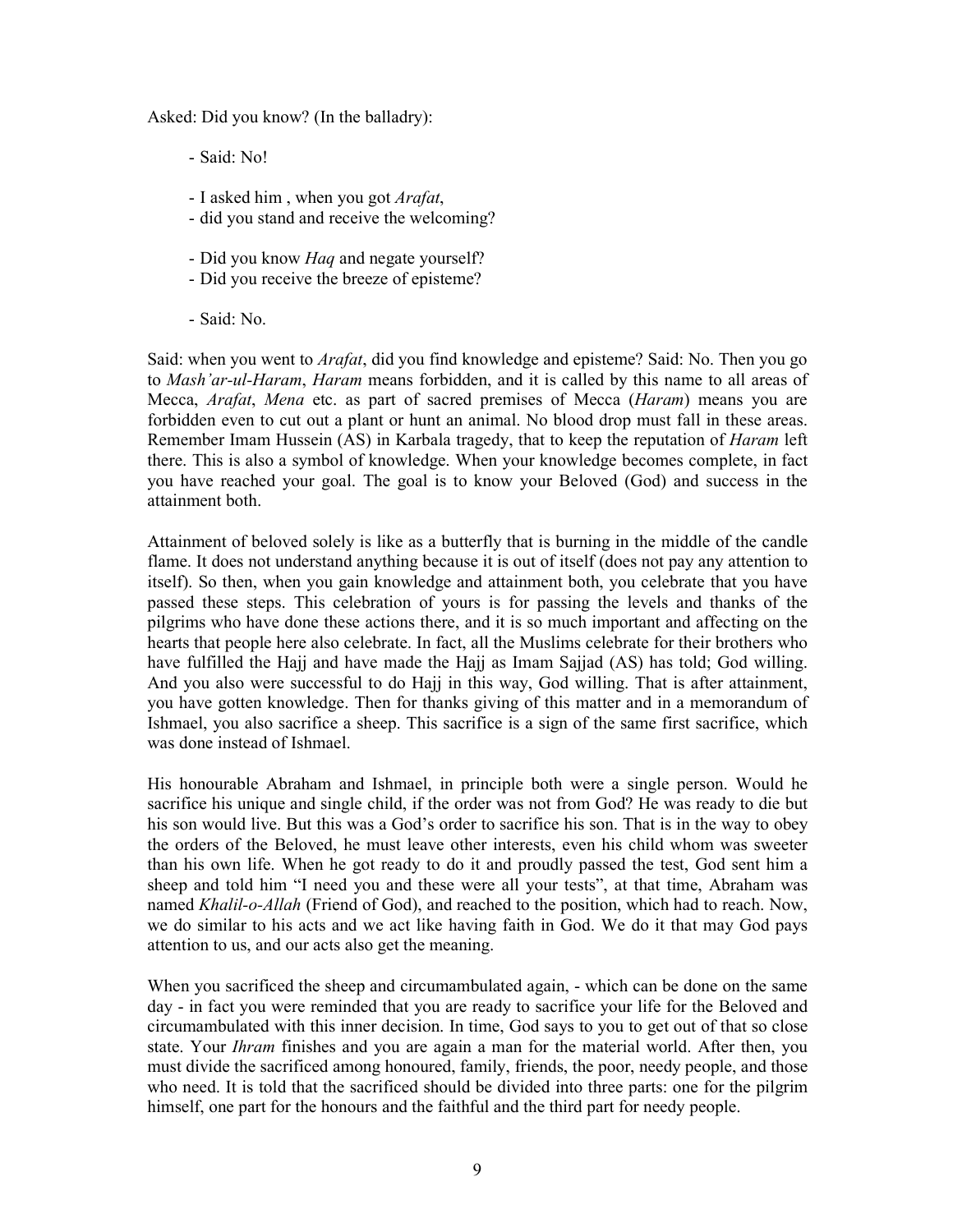Now there is another one-step left and that is to drive away the Satin from you. Satin always wants to mislead us and want a hunt from a human being; and has gotten a time for this from God. Bigger and fatter the hunt is, he will get more satisfaction. This is why Satin goes to Abraham, Mohammad, Moses, and Jesus at first. He would be much satisfied and happy if he could mislead them. But, among the fame of the honours he could only mislead one and that is *Bal'ame-Ba'ura*.

*Bal'ame-Ba'u*ra was one of the great men who when asked something from God, it was definitely granted, and he has a position very close to prophesy, and as Torah says, God wanted to take him to prophesy level but he spoiled himself. Of course, Torah does not say that he spoiled himself, because, he might have been Isaiah, but in our narrations, it is that the Satin misled him. Well, he was a big hunt for Satin and after him; Satin could not hunt any bigger hunt. Although, he is always looking for big hunts and wants to trap them. I mean among the God's obedience those who are closer to God and are at high levels and are more valuable; the Satin wants to trap them more in order to pull them down.

Well, for riding away from this satin, you must do *Rami-Jamara* (throwing gravel) for three days continuously. By means, that you must throw seven gravels to the Satin with the will of driving satin away. Where should you bring the gravels? From *Mash'ar* desert, that is the desert of awareness and understanding. You should drive off the satin by full awareness and realization. "**Feeble indeed is the cunning of Satan**" <sup>14</sup> that if you have brought the gravels by awareness from the *Mash'ar desert*, you can drive it away by only seven of gravels of hazelnut size. Of course, it returns back, and you repeat the action three times. He comes to mislead you three times. This three times is also a memorandum of Abraham; but he drove the satin away before sacrificing and reached to the level that should be reached. He became a messenger, a friend, an imam, but we after sacrificing, which is when coming back to this material world state and again satin come to us to cheat. In *Ihram* times and doing Hajj actions we less consider material world matters and we have seen operational that Satin comes towards us less, but after sacrifice for three days he is chasing us.

These are some parts of Hajj formalities about Mecca and Hajj operations that you must observe. Naserkhosro says at the end of balladry:

- He said:

- About these subjects whatever you said,
- I didn't know the right and wrong.
- I said oh' friend! You did not do the Hajj.
- You didn't stay at the position of effacement.
- You have just gone to visit Mecca and returned back,
- Just you have bought the discomfort of the desert by paying silver coins.
- If you would want to do the Hajj after now,
- do it as the way I taught you.

<sup>14</sup> Holy Quran, Surah: Nisa, Verse: 76. **دَ ْ َكي ْطَانِ َك َ ان ًيفا ال َّشي َضعِ**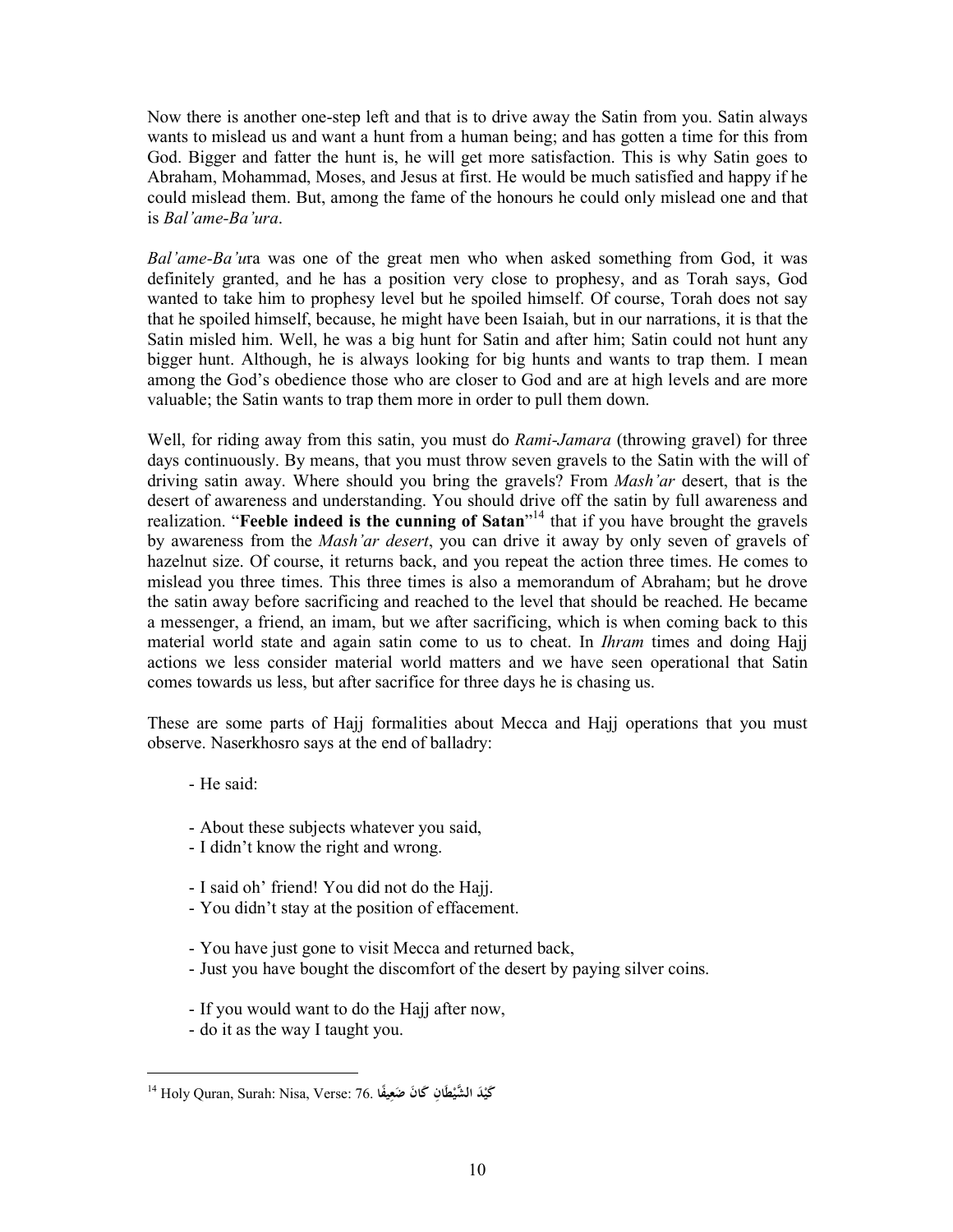Of course, there are many books about Hajj<sup>15</sup>, but the inner view and attention that Naserkhosro had, or we can also have it -even purer than him- can be lesser got by the others. Now, I wish the pilgrims who have decided to go to Hajj, act as: "Do it as the way I taught you"

## **Eid of Adha**

All Muslims share this Eid. God willing, (In Sha Allah), it will create affiliation among Muslims as well. One who dedicates themselves more to the Prophet's orders obviously benefits more from this Eid, however, this Eid belongs to all Muslims. The praying of this Eid reads: "**To this day that you assigned Eid for Muslims"**. 16

To Moses (AS) God says: "**Remind the people of the Days of Allah's**" 17 . However, there are two Days of Allah's for Muslims; one is Eid of Fitr and the other is Eid of Adha and both of them are considered to be acts of obligatory worship, just as daily prayers, fasting and so on are. There are certain rules on these two days like fasting is banned and all the rules are basically to celebrate the Eid and to develop friendship among all Muslims. In other words, there shall be friendship and affiliation established among Muslims on these two days.

Why is it called Eid of Adha anyway? Adha means to sacrifice and the root of this word in Arabic stems from closeness. That is, you sacrifice in order to get close to God. On the one hand, this sacrificing traces back to our Prophet's Ancestor; His Holiness Abraham, and on the other hand, back then, sacrificing had been a ritual performed by nations and even they had been sacrificing their own children, therefore, since then, God forbade the ritual of sacrificing humans.<sup>18</sup>

Mankind is a unique combination of angel, evil and animality and therefore, all the animals' characteristics exist in them. For example, the passion for violence in all animals is displayed in disputes among men. In Islam, nonetheless, this violence is applied via jihad and other sharia orders, as God has created this feature in men and pays attention to it. If men made sacrifices once a year, they might lose this trait of violence.

God has set today an Eid and that is reasonable enough for us to consider it so. In Arabic, the word "Eid" comes from "returning"; returning to God. So, as it is said by a great person, it is not Eid when one wears new clothes or something, but Eid is when they become safe from God's tribulations.<sup>19</sup>

We can consider a different aspect for this Eid that is God said to the Prophet about His Holiness Abraham: "**Human races are Abraham's children**". In this verse, God introduces

<sup>&</sup>lt;sup>15</sup> Like the booklet of Dr. Shariati, printed by Ministry of Culture, which explained some summary of these actions.

**بحق هذا اليوم الذی جعلته للمسلمين عيدا** <sup>16</sup>

<sup>17</sup> The Quran, Ibrahim (Abraham), 5: "**َِّ ا ََِّمِ ُم ه ر ذَّكِ** "**و ْ ْ َ**

<sup>&</sup>lt;sup>18</sup> The Sons of Israel did not follow this rule and it was one of their faults.

**ليس العيد لمن لبس الجديد، بل العيد لمن امن من الوعيد** <sup>19</sup>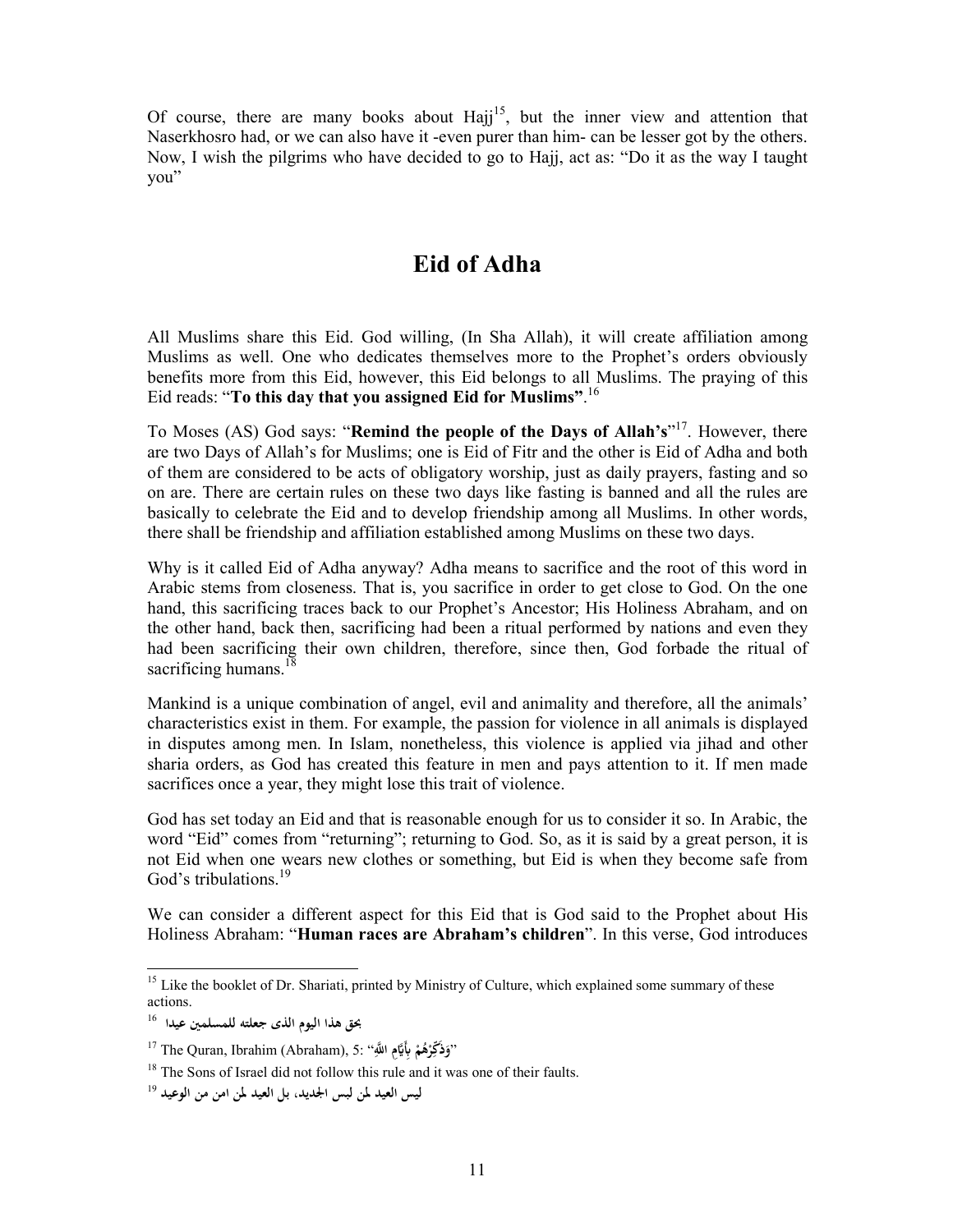His Holiness Abraham as our father, therefore, not only Abraham is the father of our Prophet's, but also he is the father of all of us. In the same verse, God continues: "**He had entitled you a Muslim beforehand**", Muslim in Arabic generally means the one who has surrendered to God's order. When God considers this position for His Holiness who is the father of all of us, it brings happiness and joy for us as well. When someone is granted such religious positions, everybody congratulates them and the person becomes happy themselves too. Therefore, this is one side of considering Eid, as on this very day, the highest level of prophecy was granted to His Holiness. There are forty stages in the path of prophecy, of which is firstly afflatus is voiced by an angel in a dream. Then, they hear a voice while awake. Next, the angel talks to them and in the last stage, they vividly meet the angel and talk to them as Gabriel revealed his real appearance to our Prophet so that he could see him. About Abraham, sacrificing his only child was his final examination.

Sarah, Abraham's wife had gone past the fertility age and it is said that she had been infertile in the first place, so she could not become pregnant anyway. Abraham had only a son with Hagar after years when he was eighty six. It has been mentioned in our narratives and also in the Old Testament that God gave him a child who was his only one when he was eighty six, then He ordered Abraham to sacrifice this very child. This is the hardest examination that Abraham also passed this one successfully. Not only His Holiness himself, but also his son who was going to be sacrificed passed this examination successfully. When Abraham shared this request of God with his son; Ishmael, he said to his father: "**O my father! do as you are commanded; if Allah wishes, you will find me of the patient ones**".<sup>20</sup>

Then it was decided either by Ishmael or by Abraham himself not to look at his son's face while sacrificing him in order to avoid the slightest of hesitation in his heart. Therefore, he turned his son's face toward the ground so that he could not see his face, as you know the story. At that very moment, Gabriel appeared and delivered a message : "**So, We ransomed him with a mighty sacrifice**" 21 . "**A mighty sacrifice**", "**a great sacrifice**", does not denote a fat sheep or a fat calf. This meant spiritually mighty. In other words, that questioning or examination session was so important that God announced the result as "**a mighty sacrifice**".

That very day, that was His Holiness Abraham's last questioning from God and after that, he became a prophet; a Khalil, an Imam, which means people's guardian. Khalil in Arabic means a companion. So, another reason why we consider it Eid and celebrate is because our father Abraham passed the last test successfully as well. He was tested many times and accomplished them all well and reached a high position; the highest position of those days. Not only His Holiness, but also his small child; Ishmael succeeded well in the divine questioning in childhood and said to his father: "**O my father! do as you are commanded; if Allah wishes, you will find me of the patient ones**".

Now, there is a disagreement whether this sacrificing for God was Ishmael or Isaac. His Holiness Abraham (AS) had two sons. When His Holiness Ishmael was thirteen, His Holiness Isaac was born. Isaac was the son of Hagar who was a bondwoman and Ishmael was of Sarah who was the wife of Abraham. In the Old Testament, Isaac is known as the Sacrifice for God, although it reads there that Abraham was told to sacrifice his only child. So, how come they believe it was Isaac while he was born when Ishmael was 13? The Old Testament says when Sarah could not conceive a child and realized that Abraham was upset, she decided to marry

يا أَبَتِ افْعَلْ ما تُؤْمَرُ سَتَجِدُنٍ إِنْ شاءَ اللَّهُ مِنَ الصَّابِرِين :102 The Quran, As-Saaffat (Those who set the ranks), 102 **ْ َ َ ِ َ ِ َ َ َ**

<sup>21</sup> The Quran, As-Saaffat (Those who set the ranks), 107: « **دَ فَ ُ و ي َظِ ناه ٍح ع ِذِ** « **ٍم ب يَ ْ ب**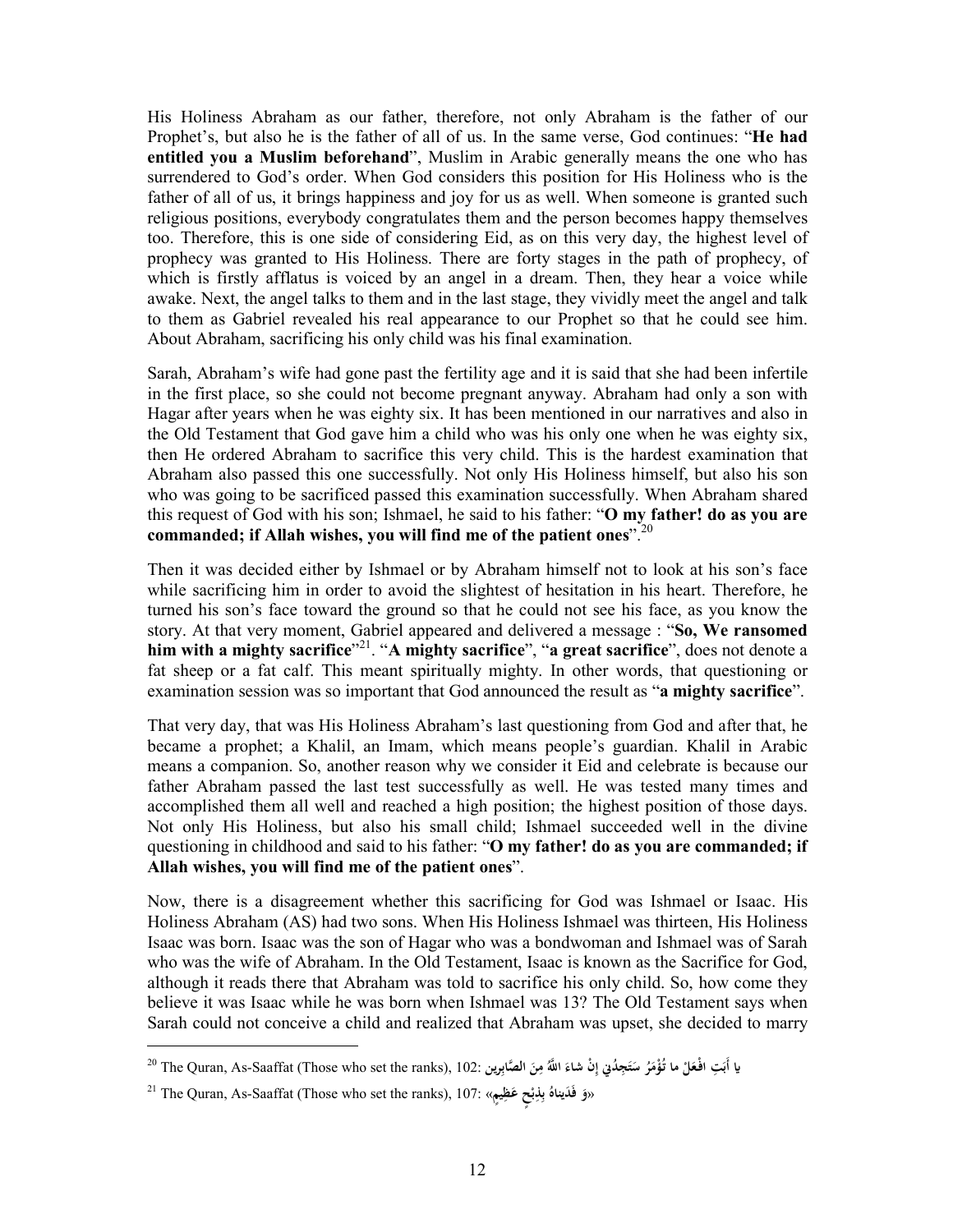her bondwoman Hagar to Abraham. In other words, she freed her and asked her to marry her own husband. The Old Testament does not say she freed her but asked her to marry Abraham. It does not matter whether she freed her or not. Anyway, Abraham married Hagar and she gave birth to Ishmael. Later on, she showed an arrogant attitude toward Sarah who was taken special care by God and slightly disobeyed her. And then, as Sarah was upset, God told Abraham: **Take your wife and child somewhere far away.** Everyone knows the rest of the story.

Jews in the custom of those days cared a lot about wives but about their maids and children of them they did not. Perhaps for this reason, they did not admit Ishmael was Abraham's legitimate son and when God says: "**Sacrifice your child**", He meant Isaac. But when this order was given Isaac either had not been born or if he had, he might have been very little. Here, the question is, which one is more difficult? Sacrificing a newly-born baby or a grown teenager like thirteen-year-old Ishmael?

Besides, the Old Testament states that Sarah married Hagar to Abraham. Let us assume those who believe Ishmael was a maid's child were right, but when Hagar married Abraham, she could not still be considered a maid. Therefore, we cannot say Ishmael was a maid's child since Hagar married Abraham according to what the Old Testament says. Also, in the Old Testament, to Abraham God says: I will multiply children and descendants of you via Ishmael. So He verifies Ishmael and asserts: I will multiply your descendants through Ishmael and originate twelve sultans or kings from him and the Old Testament reads twelve names as sons of Ishmael but these names are not mentioned in history. Most probably, according to some conclusive evidence, these twelve people might be our twelve Imams who are the descendants of Ishmael. Anyway, it is all said by the Old Testament. There are some Sunnite Muslims as well who believe Isaac was the Sacrifice for God. However, it does not have anything to do with being Sunnites or Shiites, it is a historical controversy. A historian believes the Sacrifice to be Ishmael and another believes it to be Isaac. A Shiite may also say it was Isaac or a Sunnite may say it was Ishmael. This issue does not effect one's religion or faith. But, as a matter of fact, Muslim historians cannot be expected to believe that it was Issac, aside from the reasons we brought from Judaism and the Old Testament, there are some reasons also in Islam and in the Quran to verify that the Sacrifice for God was Ishmael. In the surah of Saaffaat, God mentions prophets and greets them: "**Peace be on Noah, on Moses and Aaron**", and continues: "**Peace be on Al-e-Yasin**". In this Surah, the story of Abraham, the Sacrifice and his dream is told and also how he wanted to sacrifice his child. Then it reads "**a Mighty Sacrifice**" and continues: "**Peace be on Abraham..., Surely he was one of Our believing servants**" <sup>22</sup> After that God says: "**And We gave him the good news of Isaac**" 23 . He mentions Isaac after He tells the story of Abraham and the Sacrifice. We could probably conclude that the Sacrifice was Isaac if the phrase "**And We gave him the good news of Isaac**" were said prior to the phrase "**Peace be on Abraham..., Surely he was one of Our believing servants**" in which prophets were mentioned. But because Isaac was mentioned after the story of Abraham and the Sacrifice was finished, we cannot consider Isaac to be the Sacrifice. So, if Muslims pay attention only to the words and phrases of the Quran, they will realize that the Sacrifice was Ishmael.

Anyway, there are several sides in this Eid and in our celebration. One side is that God has

l

سَلَامٌ عَلَى إِبْرَاهِيمَ ...إِنَّهُ مِنْ عِبَادِنَا الْمُؤْمِنِينَ :111 < 22 The Quran, , As-Saaffat (Those who set the ranks), 109  $\sim$  111 **ِ ِ َ َ ِ ِ َ َ َ َ**

<sup>23</sup> The Quran, , As-Saaffat (Those who set the ranks), 112: **قَ ا ْح ِِس ُ َه َّشر وَ ْ َ ب َ**